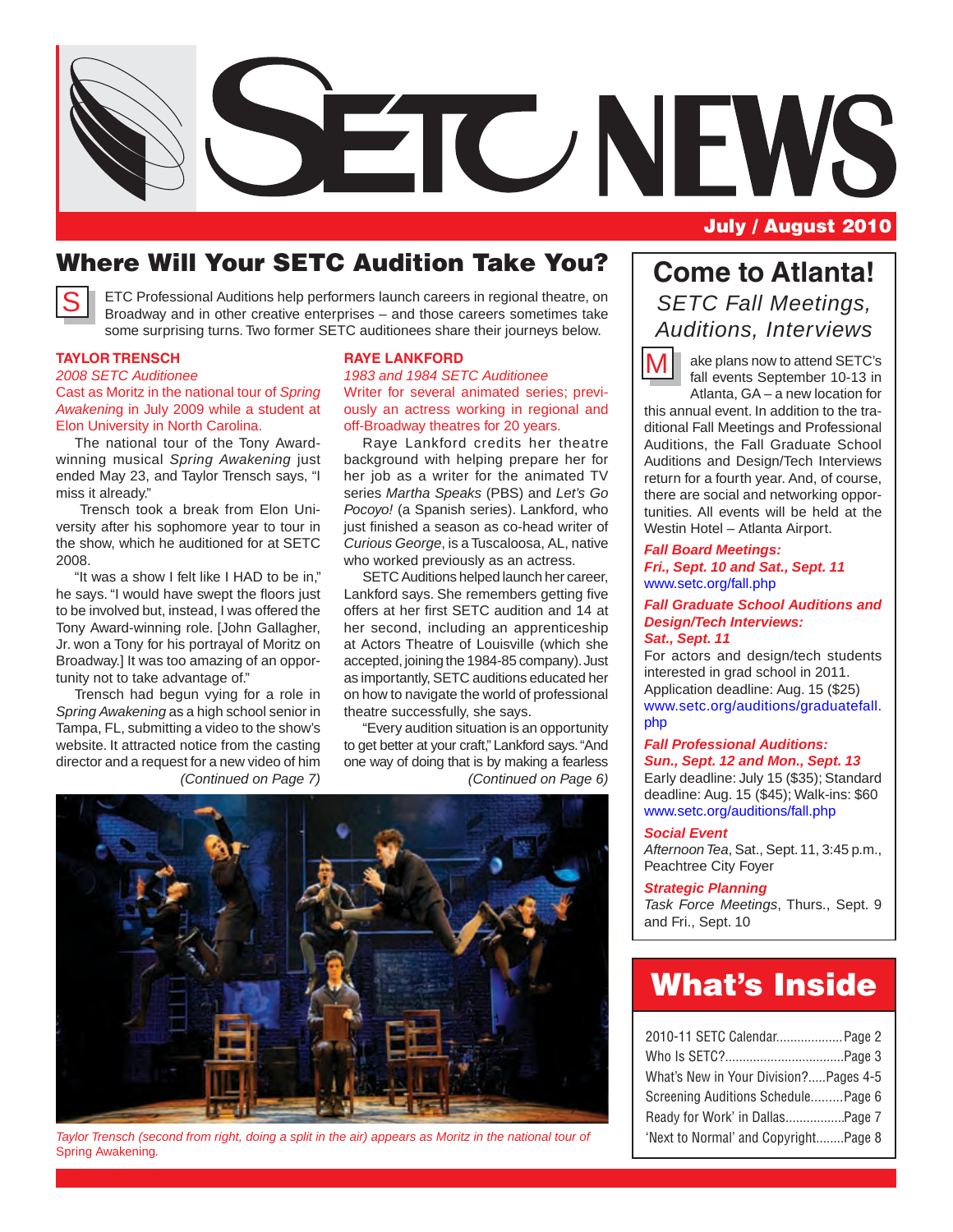| <b>EXCOM NEWS</b> |  |  |  |
|-------------------|--|--|--|
|-------------------|--|--|--|

*by President Alan Litsey*

In accordance with SETC Rule I.13, there shall be a published report of the proceedings of all Executive Committee (ExCom) meetings available to the general membership. ExCom, composed of the five elected officers, a division representative, a state representative and the immediate past president, met in Greensboro May 15-16 to conduct business for the organization. The following actions were taken:

**STATE REPRESENTATIVES:** ExCom approved a motion by ExCom's State Representative regarding the timing for appointments of new representatives in each state. The motion asks the 10 state organizations to select state representatives for the upcoming SETC board term prior to the September Board Meeting so that all new state representatives will be at the Board Meeting effective fall 2010.

**WEBSITE COMMITTEE:** A motion was made that the Website Committee be eliminated because it has completed its charge as noted in Rule II.17. This will go to the Board for a vote in September.

**STRATEGIC PLANNING: The Strategic** Planning Task Force continued its collaboration with the Board, committee chairs and SETC staff to examine and prioritize strategic planning goals generated during the 2009-2010 strategic planning process. ExCom will present a Mission and a Vision Statement to the Board in the fall for official endorsement. In collaboration with the Strategic Planning Task Force, Board members will examine three potential governance models at the fall meeting.

### SETC ENDOWMENT NEWS

Thanks to the following members who supported our scholarship awards by contributing to the SETC Endowment during the past two months.

### **Don Loeffler**

**Walter Shipley**

#### **Denise Halbach**

We will give out over \$27,000 in scholarships this year. Awards are given from interest earned; your donations increase the principal!

Would you like to make a donation to the SETC Endowment? Visit [www.setc.](http://www.setc.org/endowments/index.php) [org/endowments/index.php](http://www.setc.org/endowments/index.php) for more information.

### 2 0 1 0 - 2 0 1 1 S E T C C a l e n d a r

| Aug. 15, 2010       | <b>Deadline:</b><br>• Online submission, professional actor applications for Fall<br><b>Professional Auditions</b>                                                                                                                                                                                                                                                                                                                                                                                                     |  |  |
|---------------------|------------------------------------------------------------------------------------------------------------------------------------------------------------------------------------------------------------------------------------------------------------------------------------------------------------------------------------------------------------------------------------------------------------------------------------------------------------------------------------------------------------------------|--|--|
|                     | ◆ Online submission, student applications for Fall Graduate<br><b>School Auditions/Interviews</b>                                                                                                                                                                                                                                                                                                                                                                                                                      |  |  |
|                     | ♦ For POSTMARK on applications by companies for Fall<br>Professional Auditions and by schools for Fall Graduate School<br>Auditions/Interviews                                                                                                                                                                                                                                                                                                                                                                         |  |  |
| Sept. 10 - 11, 2010 | Fall Board/Advisory Council Meeting, Atlanta, GA                                                                                                                                                                                                                                                                                                                                                                                                                                                                       |  |  |
| Sept. 11, 2010      | Fall Graduate School Auditions/Interviews, Atlanta, GA                                                                                                                                                                                                                                                                                                                                                                                                                                                                 |  |  |
| Sept. 12 - 13, 2010 | Fall Professional Auditions, Atlanta, GA                                                                                                                                                                                                                                                                                                                                                                                                                                                                               |  |  |
| Sept. 30, 2010      | <b>Deadline:</b> Program proposals for 2011 SETC Convention                                                                                                                                                                                                                                                                                                                                                                                                                                                            |  |  |
| Sept. - Nov., 2010  | <b>Deadline:</b> Applications for State Audition Screenings for SETC<br>Spring Professional Auditions (dates vary by state). See Page 6 for<br>list, or check with your state coordinator, your college or university<br>theatre department, or at www.setc.org.                                                                                                                                                                                                                                                       |  |  |
| Oct. 15, 2010       | <b>2011 SETC Convention registration opens</b>                                                                                                                                                                                                                                                                                                                                                                                                                                                                         |  |  |
| Dec. 1, 2010        | <b>Deadline: High School New Play Contest entries</b>                                                                                                                                                                                                                                                                                                                                                                                                                                                                  |  |  |
| Dec. 20, 2010       | <b>Deadline:</b><br>♦ Early bird convention registration                                                                                                                                                                                                                                                                                                                                                                                                                                                               |  |  |
|                     | ← Early bird hotel reservations                                                                                                                                                                                                                                                                                                                                                                                                                                                                                        |  |  |
|                     | ♦ Convention program advertising                                                                                                                                                                                                                                                                                                                                                                                                                                                                                       |  |  |
| Jan. 14, 2011       | <b>Final Deadline:</b>                                                                                                                                                                                                                                                                                                                                                                                                                                                                                                 |  |  |
|                     | ♦ Convention Commercial Exhibit space reservations<br>◆ "Education Expo" space reservations (Non-Commercial Exhibits)<br>♦ Applications by college and university institutions and<br>representatives for:<br>♦ Graduate Auditions/Interviews<br>◆ Undergraduate Auditions/College Interviews<br>Note: College/university reps should include ALL registrations with<br>institutional activity forms.                                                                                                                  |  |  |
| Jan. 15, 2011       | <b>Deadline:</b>                                                                                                                                                                                                                                                                                                                                                                                                                                                                                                       |  |  |
|                     | ◆ Professional auditionee applications<br>◆ Polly Holliday Award applications (High School Students)<br>♦ William E. Wilson Scholarship applications (High School Teachers)<br>♦ Marian A. Smith Award applications (Costume Design)<br>◆ Leighton M. Ballew Award applications (Graduate Study in Directing)<br>◆ Robert Porterfield Award applications (Graduate Study)<br>◆ SETC Secondary School Scholarship (High School Students)<br>◆ Keynote Emerging Artist of Promise (KEAP) Award<br>(High School Students) |  |  |
| Jan. 17, 2011       | <b>Deadline:</b> Convention program to printer; no changes after this date.                                                                                                                                                                                                                                                                                                                                                                                                                                            |  |  |
| Jan. 22, 2011       | <b>Deadline:</b> Employer registration for Spring Auditions and<br><b>Job Contact Service</b>                                                                                                                                                                                                                                                                                                                                                                                                                          |  |  |
| Jan. 28, 2011       | <b>Deadline:</b>                                                                                                                                                                                                                                                                                                                                                                                                                                                                                                       |  |  |
|                     | • Online applications from auditionees for Graduate Auditions and<br>Undergraduate Auditions/College Interviews<br>♦ Entries in Graduate and Undergraduate Design Competition<br>(Scene, Costume, Lighting, Crafts/Technology)<br>◆ Convention advance registration (Individuals, students and seniors<br>not participating in Professional Auditions)<br><b>NO REFUNDS AFTER THIS DATE!</b><br><b>FULL FEES WILL BE CHARGED to all applications postmarked</b>                                                        |  |  |
|                     | after this date and on-site.                                                                                                                                                                                                                                                                                                                                                                                                                                                                                           |  |  |
| Feb. 15, 2011       | <b>Deadline:</b> Convention hotel reservations                                                                                                                                                                                                                                                                                                                                                                                                                                                                         |  |  |
| March 2-6, 2011     | 62nd Annual SETC Convention, Atlanta, GA                                                                                                                                                                                                                                                                                                                                                                                                                                                                               |  |  |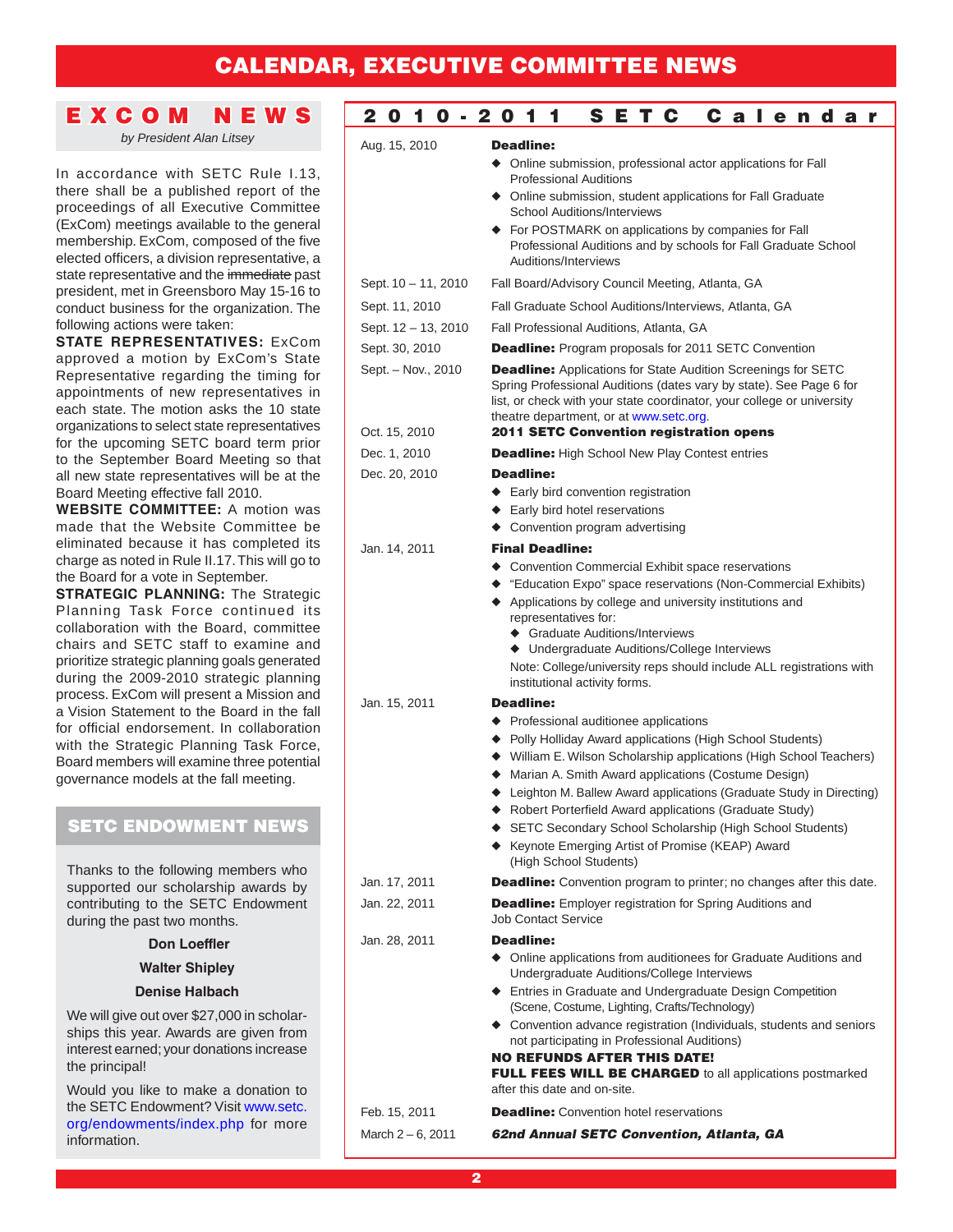### OFFICER COLUMNS

# **Join Us as SETC's Fall Meetings Relocate to Atlanta**



or SETC to remain a strong and vital organization, we must continually examine and review every aspect of

the organization and its operation. Change is a natural byproduct of examination and review. And, yes, change is on the horizon.

Last March SETC embarked in a new direction for selecting and retaining

the leaders of the organization. As you may remember, we voted to change our rules and bylaws so that all officers of the organization may be reelected for up to three years in succession.

A different type of change – a geographic one – is on the horizon for SETC this fall. For the last 10 years, the

From the Administrative Vice-President Jack Benjamin



SETC Board of Directors, Advisory Council and several key committees have met in Charlotte, NC, each September to discuss the future of our organization. This September, our meetings will be held instead in Atlanta, GA, at the Westin Airport Hotel.

What does this change mean to you? On first blush, it appears to be nothing more than the move of a meeting several hundred miles to the west. However, a closer examination shows an organization that is moving to the center of its constituency. Because of Atlanta's central location, the move will allow more individuals to become a part of the process. As always all committee chairs, state representatives and division representatives are required to be present to voice the concerns of their individual constituencies. However, let me remind you that all meetings of the organization are open, and members are encouraged to attend. Perhaps the move to the west will enable you to attend this year's fall meetings and participate in the business of our organization.

If you have a question or a concern about SETC, please contact your state representative, division representative or committee chair. If you are unsure who to contact, e-mail the Central Office at setc@setc.org, or send me a note at jackb@usca.edu and I'll help you find the correct individual. SETC is only as strong as its constituency – and that is YOU!

# Board Works to Define SETC Mission, Vision

ast December, SETC Board members, staff and other stakeholders gathered with Bill Mitchell of

MITCHELLworks, Inc. for an intensive two days of strategic planning. A key piece of our process included the creation of a Mission and a Vision Statement. These two statements are designed to encapsulate who SETC is and what we do.

A formal vote on these items is not required in our bylaws, but we believe

> From the **President** Alan Litsey

it's important that our entire membership is included in this vital next step. Therefore, final drafts of the Mission and the Vision Statement will be presented to the entire membership for a vote at the March 2011

tinue its work on both of these statements

at the Fall Board Meeting. For example, members will choose from among three very similar versions of our "Mission" as listed below:

- • Connecting you to opportunities in theatre.
- We connect you to opportunities in theatre.
- SETC connects you to opportunities in theatre.

Your input on our ongoing work is very important to us! Please feel free to share any thoughts or comments you may have with Beth Harvey, chair of the Strategic Planning Task Force, at beth@setc.org, or with me at alan@setc.org.

# Who Is the Southeastern Theatre Conference?



hat question was discussed as part of our strategic planning process during May's Executive Committee meeting. Legally the Southeastern Theatre Conference is identified as a not-for-profit membership organization. However, during the extended discussion at

our recent meeting, we collectively experienced a revelation: SETC is much more than a membership organization!

That legal description minimizes who the members are and doesn't begin to acknowledge the greater theatre community that SETC serves. We took on the task of identifying our constituents. The result of our brainstorming session was enlightening for us and will be helpful as we consider our programs, projects and publications in the future.

### **Who are SETC's constituents? Following are the ones we identified. Did we miss any? Let us know.**

Professionals University students University professors High school students High school teachers K-12 teachers **Playwrights** Actors **Technicians Administrators Performers Educators** Lovers of theatre Anyone interested in theatre People who make theatre Theatre for Youth

Community theatre Committee members State organization members Board members Religion in theatre advocates Arts advocacy organizations State and federal organizations State theatre organizations Collaborative arts organizations Institute for Outdoor Drama Arts-accredited agencies SETC liaisons and their theatre organizations Other theatre conferences Convention & visitor bureaus Arts foundations

Senior citizens Vendors Audiences **Donors** Sponsors **Advertisers Scholars** Parents Spouses Host cities Convention centers Keynote speakers Adjudicators

# Did your membership expire June 30?

Call SETC Central Office at 336-272-3645 to renew, or fill out a new membership form at www.setc.org/membership/index.php

From the Executive Director Betsey Baun



Award recipients

3

business meeting.

L

The Board will con-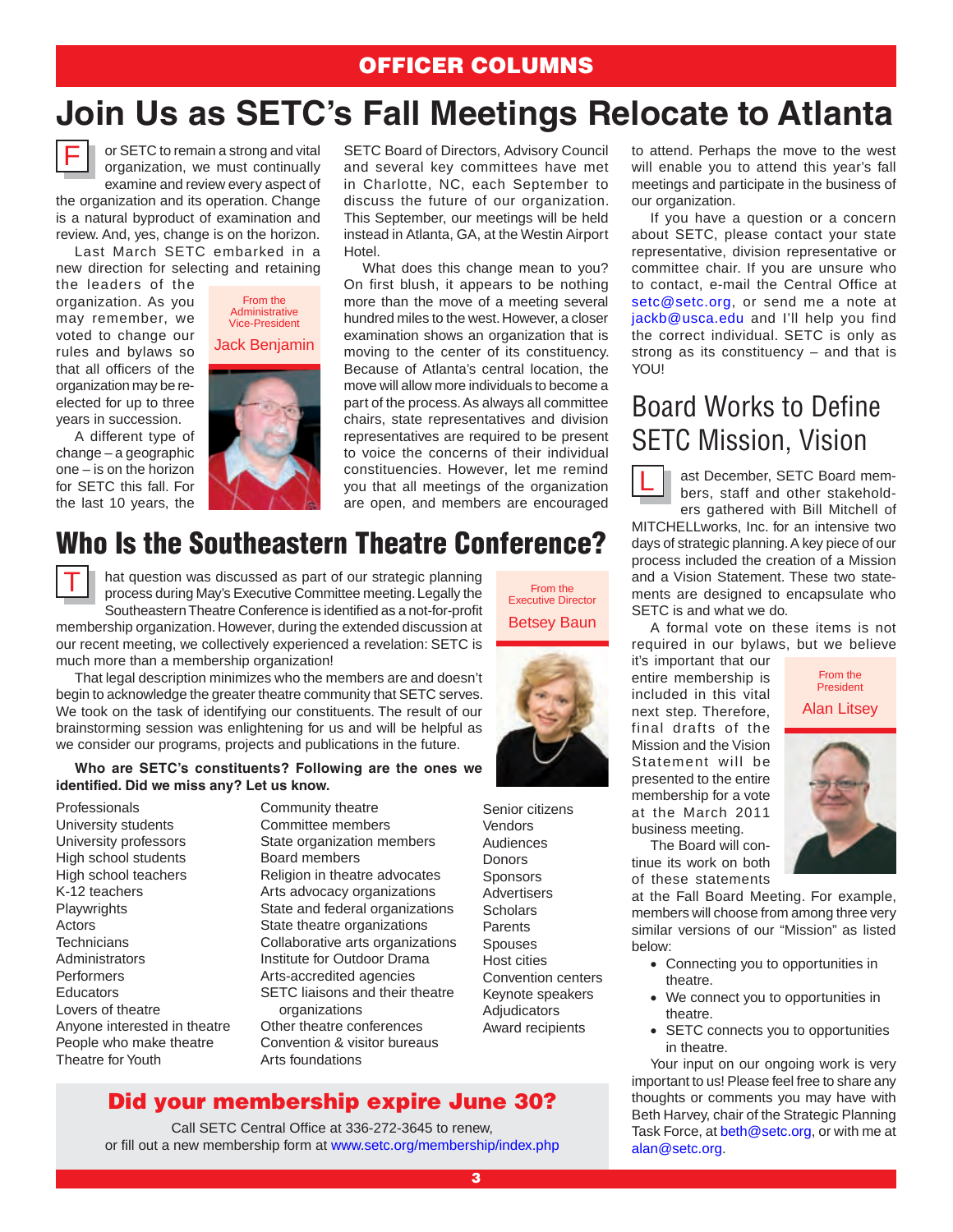### **Community Theatre Division**

# We Will Survive by Joining Forces, Marketing Ourselves

"Did you think I'd lay down and die? Oh no,



his iconographic Gloria Gaynor anthem from the 1970s says it all. The arts are alive and well in the

Southeast – despite the economy. Sure, times are tough, and many community theatres across our region have had to make adjustments in order to survive. But we will survive and prosper.

Historically, the entertainment industry has rallied during tough times. During the Great Depression in the 1930s, theatres – both movie and legitimate – provided an outlet to help people forget their troubles, as well as keep their actors and crews working. Easy? Of course not. Possible? You better believe it! And it's time to do it again.

"All of us," the saying goes, "is more than each of us." There are myriad ways for theatres of all kinds to build and grow through economic adversity, but the most successful are those things we should be doing whether times are good or bad:

- Partnering with other organizations, whether in the arts or not.
- Paying attention to how we market ourselves.
- Continually reflecting on who and what we are and where we want to go.

My home theatre partners with local schools to bring theatre to students who would not ordinarily have the chance to be

not I. I will survive!" – Gloria Gaynor



involved. We look for op-



I

*Lynn Nelson*

We never miss an opportunity to market ourselves in creative ways: partnering with local restaurants for discounts, hosting social events, raffling season tickets, using a variety of creative approaches to sell season tickets and attain higher levels of patron giving – the backbone of community theatres.

We have to relentlessly listen, learn and communicate if we want to remain a strong theatre. That's the hard part, but utterly necessary. And it's why we never miss a chance to be as involved as we can in the affairs of SETC. Our theatre sends representatives each March to attend the festival, with its workshops, performances and networking. You should, too – it's how your theatre can tap into ideas of all kinds to take back home to help you not only grow but thrive, no matter how tough the times are. Your return on the investment of coming to Atlanta in March 2011 will be doublefold and help you for years to come. See you there!

*Lynn Nelson, lynn\_nelson@hotmail.com Chair, Community Theatre Division* 

### **Theatre for Youth Division**

### New Members, Shows and Audiences Welcomed for 2011

T his year, we in the Theatre for Youth Division are working to create more awareness of our organizations, our performers and our audiences. We have four key messages for members of SETC.

**1) Join us!** We would like to invite everyone attending this year's annual convention to attend the Theatre for Youth Invitational Festival. These are free performances produced by some of the region's best theatres for youth. Last year we were treated to performances by the Lexington Children's Theatre, Western Kentucky University and The Jitterbug Theatre.

**2) Bring a play!** If you are part of a theatre that produces theatre for youth, we are looking for performances for our 2011 Theatre for Youth Invitational Festival. Please contact festival chair Amie Dunn at amieelizabethdunn@gmail.com for info.

**3) Contribute to our new website!** We are creating a Southeastern Theatre for Youth website, with production calendars, show photos and announcements. If you have materials you would like to add to the site, please send them to me and I will post them.



**4) Become a division member!** If you produce, perform or just like to see theatre for youth, you can be part of our division. In addition to our website, we also have a division e-list through which we circulate info. We would love to add your name to our e-list.

*John F. Spiegel, jspiegel@piedmont.edu Chair, Theatre for Youth Division*

### **College/University Theatre Division**

# Embrace the Challenge

*'May you live in interesting times'*

am an academic. The first thing that I did after writing down this quotation,

which seemed particularly appropriate right now, was to look it up so that I could cite it properly. You all know the story about this being an old Chinese curse. Well, it isn't – it's a made-up, fictional Chinese curse. And somehow, for me, that makes it even better. After all, that is what theatre does – deal with real life in the world of fiction.

We college and university theatre people, faculty and students alike, live in interesting times indeed. We face opposite ends of the same financial challenges – rising costs and falling budgets. It's getting harder for students to come to colleges and universities, and it's getting harder for colleges and universities to give students a quality education. We are all searching for creative ways to continue to produce good and meaningful theatre. SETC gives us a place to share solutions we have found, both in giving and attending workshops and in casual conversation. So, even as it becomes more challenging to come to the SETC Convention, it becomes more important to make the effort.

One challenge facing us is the increased emphasis on outcomes assessment in higher education. I have been struggling with this for a while, but not because I am against outcomes assessment – after all, we do this all the time in theatre. Every actor is subliminally aware of the audience; we know when we are not getting through. And designers can see when their ideas have not connected with the director. If we couldn't do this, we wouldn't be in this business. Theatre people like to communicate – you might say that's what we live for. But this holistic, gut instinct doesn't get institutions accredited. So, one of my pet projects for my time as C/U chair is to bring us together to develop strategies for outcomes assessment. I know it doesn't sound exciting, but it could prove useful.

Another project that came up in our annual meeting was a workshop facilitation site – a place where people from different institutions with similar interests might connect to create workshops together. Look for more about that idea soon.

Yes, we live in interesting times. We are faced with political turmoil and natural disaster. Let's embrace the interesting times that we live in, and go out and make some interesting theatre!

*Lesley Preston, lpreston@presby.edu Chair, College and University Division*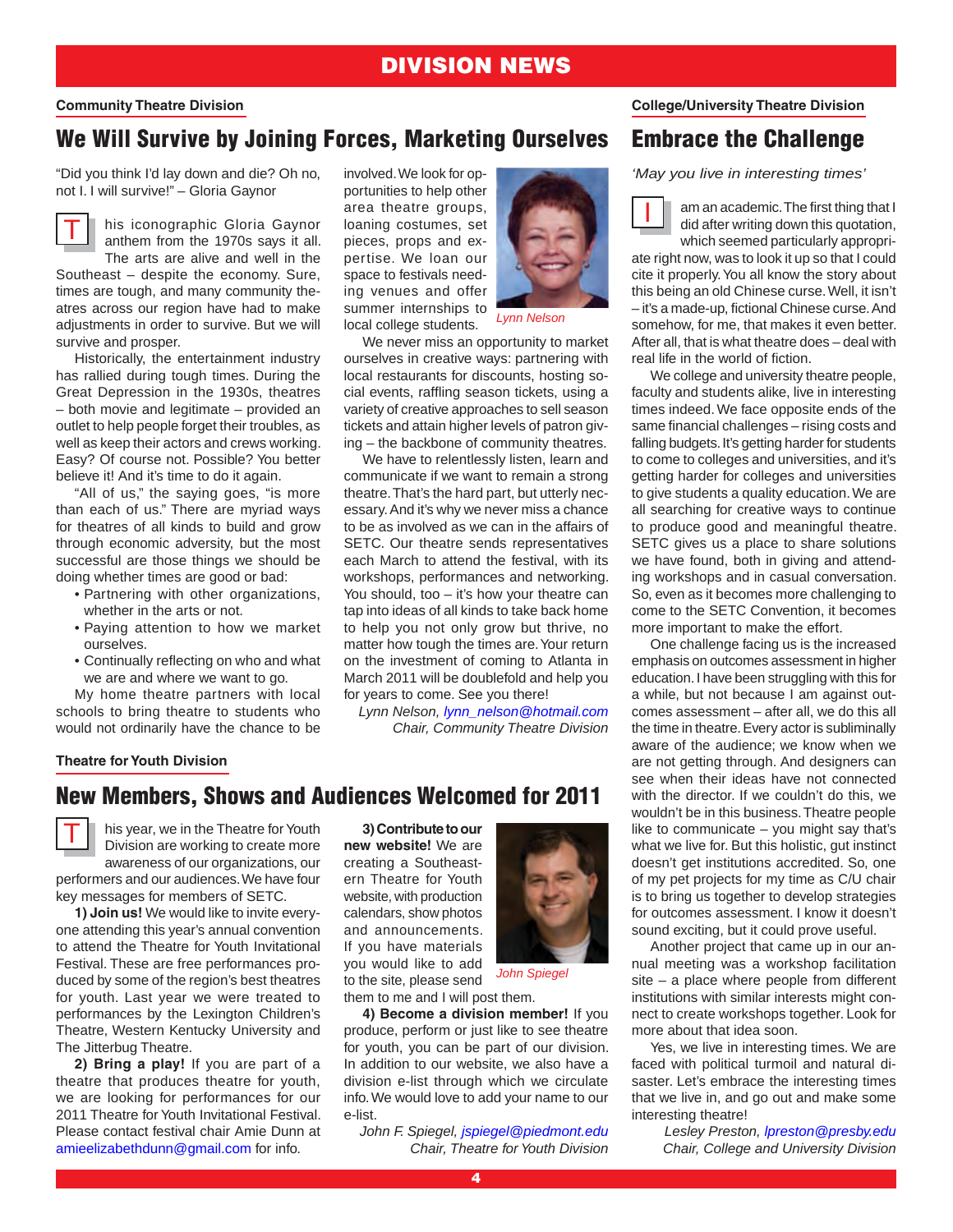### **Professional Theatre Division**

## Many Theatres Are Offering Incentives to Build Audiences in Today's Tough Economy



hether it is a "Free Night of Theater", a Web-based discount or an extra benefit offered with the purchase of

a ticket, theatres throughout our region are finding creative ways to entice audiences to spend their hard-earned entertainment dollars. It is no longer a matter of attracting new audiences through creative incentives. We are all scrambling to maintain the existing audience base in this tough economy.

Many SETC theatres have tapped into the "Free Night of Theater" launched by Theatre Communications Group (TCG), and the publicity it generates. TCG's research on the national program shows rates of paid return attendance ranging from 34 to 41 percent over the past three years. Some year-round theatres also offer pay-what-youcan performances on a regular basis.

Many theatres have offered "student rush" tickets for a number of years as a means of attracting a younger audience. Some theatres have begun to expand the "rush" idea to other groups and/or specific performance

casional enticement.



*Dewey Scott-Wiley*

**Secondary School Theatre Division**

## Take Advantage of Opportunities for Students, Teachers



want to thank all who came to Lexington and participated in one of the most energetic and exciting con-

ventions we've ever had! I'm sure that next year's convention in Atlanta will also be an amazing collaboration of theatre artisans.

The Secondary School Theatre Division has so many opportunities available to its members, including a thrilling one-act play festival, many diverse workshops for students and teachers, and a number of audition and scholarship opportunities.

Please make sure you and your students are taking full advantage of these opportunities, including:

### **• Undergraduate auditions/interviews**

Student performers can participate in auditions and design/tech students can participate in interviews with colleges and universities, with numerous scholarship opportunities available. With so many universities and colleges coming to the auditions, there has NEVER been a better time to bring your students to audition or interview at the SETC Convention. More info: [www.](http://www.setc.org/auditions/undergraduate.php) [setc.org/auditions/undergraduate.php.](http://www.setc.org/auditions/undergraduate.php)

#### **• SETC scholarships for college**

Visit the SETC website to view scholarship opportunities SETC provides to high school students: the \$1,000 Polly Holliday Scholarship [\(www.setc.org/scholarship/hol](http://www.setc.org/scholarship/holliday.php)[liday.php\)](http://www.setc.org/scholarship/holliday.php) and the \$2,100 SETC Secondary School Scholarship [\(www.setc.org/scholar](http://www.setc.org/scholarship/secondary.php)[ship/secondary.php\)](http://www.setc.org/scholarship/secondary.php). These scholarships not only provide assistance with educational expenses, but also give the recipient a one-year SETC membership, as well as a complimentary convention registration, hotel room and awards banquet ticket.

### **• KEAP scholarships for convention**

Know a talented high school theatre student who can't afford to attend the SETC Convention? Recommend him or her for a Keynote Emerging Artists of Promise (KEAP) Award. This award, begun with a donation from playwright/actor Samm-Art Williams, helps economically disadvantaged students attend the SETC Convention. KEAP Award recipients not only attend the convention, but also have the opportunity



to meet with a keynote speaker and attend major convention events. They also receive a one-year SETC membership, as well as a convention registration and a shared room or up to \$250 in room reimbursement. For more info or to nominate a student, visit [www.setc.](http://www.setc.org/awards/keap.php) [org/awards/keap.php.](http://www.setc.org/awards/keap.php)

### **• SETC scholarship for teachers**

Secondary school teachers wishing to pursue graduate studies in theatre (NOT theatre education) can apply for the William E. Wilson Award. This \$6,500 award is funded by a generous bequest of \$100,000 from the late William E. Wilson. More information: www.setc.org/scholarship/wilson.php.

Make plans to join us in Atlanta for SETC's 62<sup>nd</sup> annual convention. In addition to exciting activities happening on-site, our High School Play Festival will be held at North Atlanta High School, just a short drive away. I look forward to seeing you next March!

*David Giambrone, dgiambrone@gmail.com Chair, Secondary School Theatre Division* via word-of-mouth or TV/radio spots are increasingly turning to the Internet to find more information. It is more important than ever for theatres to have a highly functioning website. Self-promotion through social networking is a requirement for successful marketing, but if you add incentives and flexibility to that, you have a chance at real success in audience development. The key to the success of all of us in

days. "Senior Rush" or "Weekday Rush" ticket offers are being employed to combat

While backstage tours, talkbacks, wine tastings and other incentive-based programs have been used for some time in theatre development, more encouragement is needed to lure the spontaneous ticket buyer. As the subscriber rate continues to decline, more theatres are relying on single-ticket sales to boost their bottom lines. This usually requires more flexibility as well as the oc-

Perhaps we can take a cue from restaurants and retailers that offer Web-based promotions on the various social networks. Certainly, people who hear about arts events

the drop in overall ticket sales.

professional theatre is collaboration and the sharing of ideas. SETC provides a forum for that type of interaction. Please share your ideas and experiences on audience development with me at the e-mail address below. Also, please let me know ideas you have for how SETC can help you stay afloat!

*Dewey Scott-Wiley,* deweyw@usca.edu *Chair, Professional Theatre Division*

# Attention: High School Playwrights and Teachers

SETC sponsors a High School New Play Contest to encourage young writers, and we hope you will take advantage of this opportunity.

- Unproduced one-act plays written by one high school student are eligible.
- Entries should be submitted between October 1 and December 1.
- Winner receives \$250, SETC Convention registration, a staged reading and more! Details: www.setc.org/scholarship/hsnewplay.php

Questions? E-mail contest chair Nancy Gall-Clayton at nancygallclayton@earthlink.net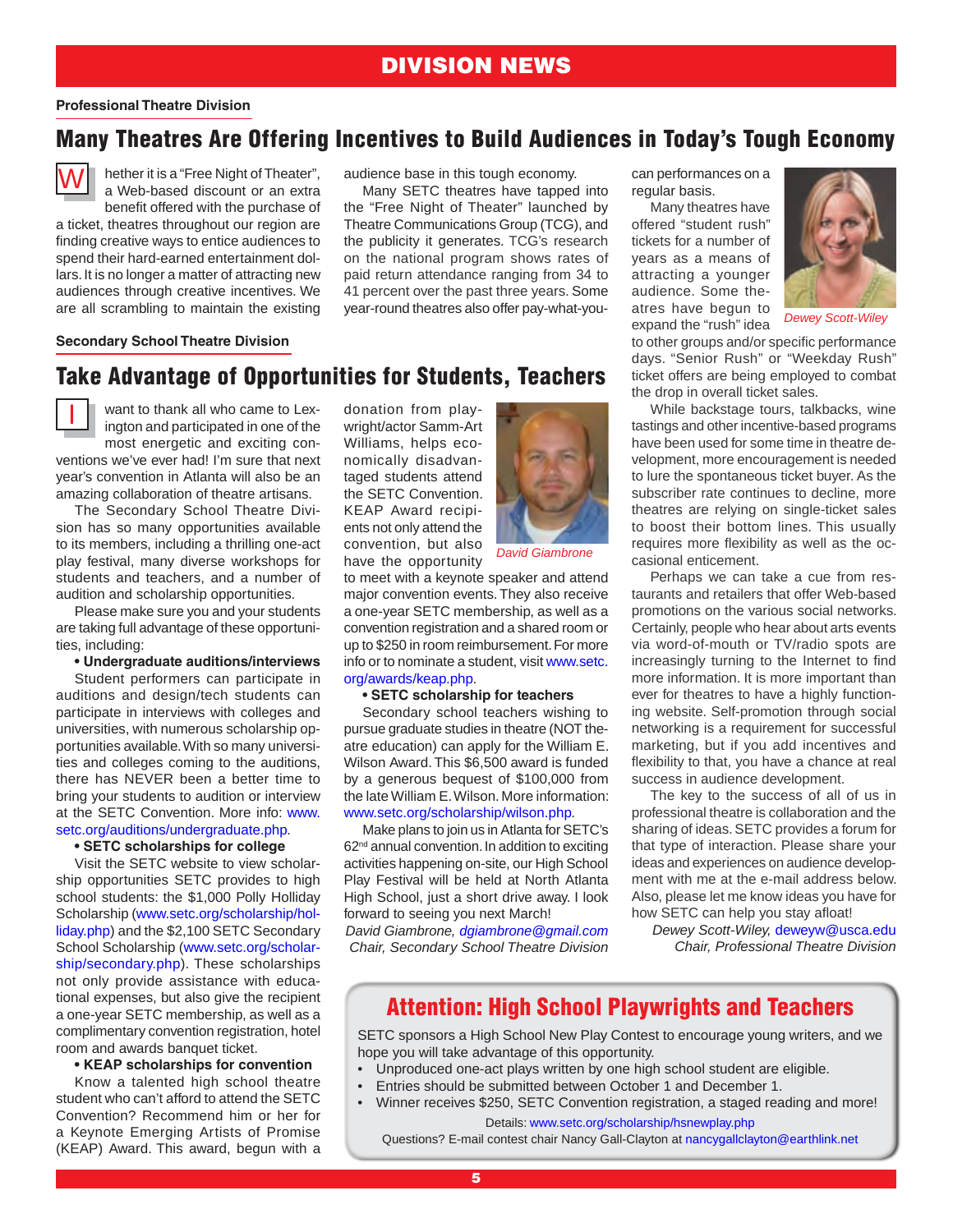### AUDITIONS, JOB RESOURCES

#### Raye Lankford

#### *(Continued from Page 1)*

inventory of your own personal failings as a performer, learning to capitalize on your strengths, committing to improve your weaknesses, and observing and mimicking successful audition strategies employed by others.

"In that respect, SETC is a gold mine. Those 20 minutes in that hotel ballroom watching 19 other people audition – I hear it's 40 these days – you're seeing a tiny little slice of life in the professional theatre world, and if you can step outside your racing heartbeat and audition terror and just watch, you can learn so much. You can't buy that knowledge.

"In terms of increasing a performer's exposure (ergo, odds of finding employment) it was a terrific chance to be seen by myriad professional people (casting directors, theatre directors, professors offering graduate programs) and venues (musical theatre, Shakespearian theatre, outdoor theatre, dinner theatre, apprentice programs at Equity theaters) – all folks to whom I would not have had access except at tremendous personal expense.

"The rejections at SETC were every bit as important as the job offers. Getting comfortable with being told 'no' is imperative if you hope to have a life-long career in the entertainment industry. In more concrete terms, when you're in NYC without a signed agent, one of the few ways you can hope to get work is via the dreaded cattle call audition. SETC made the cattle call a familiar experience. Despite gloomy pronouncements that 'no one ever gets hired at a cattle call,' I booked the first national tour of *Steel Mag-*

**S E T C**

**a s k**

| <b>STATE</b> | <b>AUDITION</b><br><b>DATE</b> | APPLICATION AUDITION<br><b>DEADLINE</b> | <b>LOCATION</b>                             | STATE AUDITIONS<br><b>COORDINATOR</b>          |
|--------------|--------------------------------|-----------------------------------------|---------------------------------------------|------------------------------------------------|
| Alabama      | 10/15-16/2010                  | 09/30/2010                              | Univ. of Montevallo<br>Montevallo, AL       | Jen Nelson Lane<br>alabamasac@yahoo.com        |
| Florida      | 10/29-30/2010                  | 10/01/2010                              | <b>Lakeland Center</b><br>Lakeland, FL      | Laura Wayth<br>Iwayth@fau.edu                  |
| Georgia      | 10/15-16/2010                  | 09/30/2010                              | Armstrong Atlantic<br>Savannah, GA          | Steven Graver<br>graver_steven@colstate.edu    |
| Kentucky     | 11/05-07/2010                  | 10/20/2010                              | Morehead State U.<br>Morehead, KY           | Jeremy Kisling<br>jkisling@lctonstage.org      |
| Mississippi  | 12/04-05/2010                  | 11/17/2010                              | Hinds CC<br>Raymond, MS                     | Alison Stafford<br>aestafford@hindscc.edu      |
| N. Carolina  | 11/18-19/2010                  | 11/03/2010                              | Greensboro College<br>Greensboro, NC        | David Schram schramd@<br>greensborocollege.edu |
| S. Carolina  | 10/30/2010                     | 10/13/2010                              | <b>Trustus Theatre</b><br>Columbia, SC      | Dale Savidge<br>dsavidge@ngu.edu               |
| Tennessee    | 10/23-24/2010                  | 10/06/2010                              | <b>Tennessee Tech</b><br>Cookeville, TN     | Meleia Lewis<br>mlewis@dscc.edu                |
| Virginia     | 10/29-30/2010                  | 10/13/2010                              | <b>Reston Hyatt</b><br>Reston, VA           | Kate Arecchi<br>arecchkm@jmu.edu               |
| W. Virginia  | 11/06/2010                     | 10/20/2010                              | <b>WV State University</b><br>Institute, WV | Jeff Ingman<br>jingman@fairmontstate.edu       |

**Fall SETC Screening Auditions: Details and Deadlines**

*nolias* through an Actors Equity cattle call. I understudied Shelby and Annelle, and when "Shelby" flew to Los Angeles for pilot season while the tour was in Baltimore, I asked The Gage Group to come and see me perform. It was a turning point in my career, and I worked steadily for 20 years after that."

She worked regionally at many theatres, including the Eugene O'Neill Theatre Center, Cincinnati Playhouse in the Park, Pioneer Theatre Company, Alabama Shakespeare

I need a job as a technical director, and it's<br>not convention time. How can SETC help<br>me?

**1) S.O.R.T.**

There are two ways SETC can help:<br>
1) S.O.R.T.<br>
that SETC began offering in 2010. S.O.R.T. is an acronym for This is a new online service for offstage job seekers SETC's Online Resumes for Theatre. On S.O.R.T., you can post your resume, contact information and availability so employers looking to hire a technical director (or other position) can find you. To post on S.O.R.T., go to http://sort.setc.org. The cost is \$45 for three months. SETC organizational members can access the listings at no charge. They simply contact the SETC Central Office at setc@setc.org to obtain a login name and password. **2) Job Contact Bulletin** 

This year-round SETC service gives employers a place to publicize openings for offstage positions. Simply go to www.setc.org/jobs/jcb.php to view the jobs that employers have posted; there is no charge to view the job posts. In addition, when new jobs are posted, members receive a weekly e-mail listing new positions. Employers pay to post jobs, with the rate based on the number of words in the ad. Both SETC organizational members and non-members can post jobs.

Festival, New Mexico Rep, Theatre-Virginia, St. Louis Rep, as well as Off-Broadway at the Lucille Lortel and other theatres.

Lankford moved from acting to writing in 2000 after turning 40, an age she characterizes



*Raye Lankford*

as "a wasteland between ingenue and Ruth Gordon if you are extremely petite." She asked her boyfriend (now husband) Ken Scarborough, a writer who had developed the kids' TV show *Arthur* and written for other shows, "to teach me how to do what he did because, let's face it, sitting at home in your pajamas with a keyboard on your lap and a cup of coffee at your elbow while trying to think like a nine-year old kid – as jobs go, that's pretty sweet."

She got the opportunity to submit a script for *Arthur*, which led to more scripts. The show's writing that year won an Emmy "and that was that," Lankford says.

While she occasionally acts and says she may return to acting as a profession when she's older, for now "I'm having way too much fun writing," she says. "I love that it is so portable – and that the rejection is so very far away. It comes in an e-mail, instead of "Next!"

*Read the entire e-mail interview with Raye Lankford at www.setc.org/[auditions/success.php](http://www.setc.org/auditions/success.php)*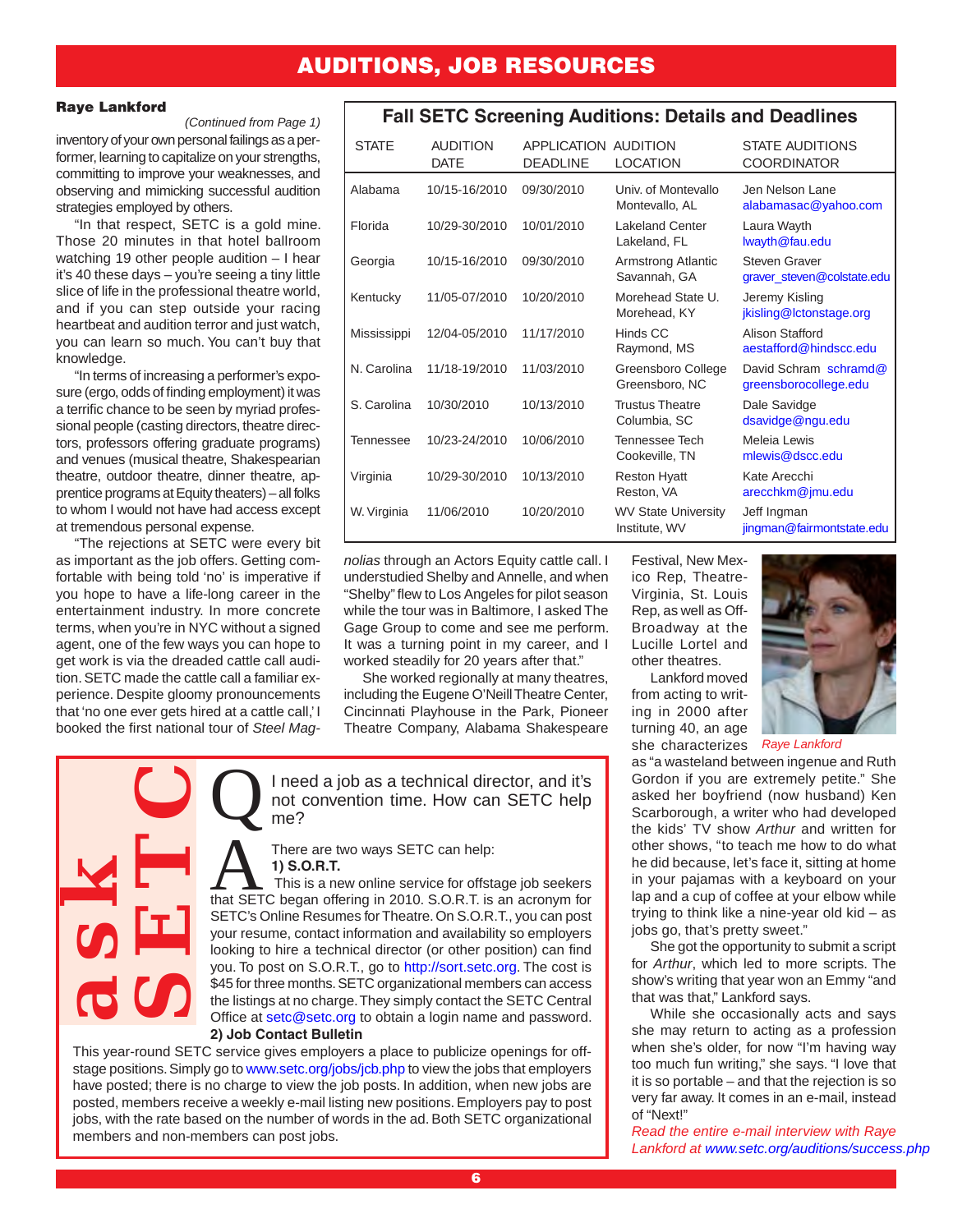### PROFESSIONAL NEWS, READY FOR WORK AWARD

### Ready for Work Winner Kyra Beanland Enjoys Work on *Superman*

K

yra Beanland, the winner of the 2010 Ready for Work Award presented by Broadway, international

and regional costume designer Jennifer Caprio and SETC, is working this summer at the Dallas (TX) Theatre Center, where she is assisting Caprio on *It's a Bird... It's a Plane... It's Superman!*

The Ready for Work Award gives a talented design student the opportunity to work alongside an established designer in a professional setting.

A month into her job with Caprio, Beanland says she is working hard and loving it.

"I have never assisted on a show of this scale before, so just about every step has been a learning curve," says Beanland, a graduate student at the University of Tennessee at Knoxville. "In addition to the size of the show being a challenge, the fact that this is a re-working of the original 1960s musical means that changes to the script, characters, tracking, etc., were happening throughout the rehearsal process. Through working with Jen, I have learned that, not only is organization important in



*Broadway, international and regional costume designer Jennifer Caprio (left) discusses Superman's suit with Ready For Work Award winner Kyra Beanland.*

this instance, but it is also necessary to be open and adaptable to whatever changes or surprises may occur that day."

The most fun part of the work? "Every minute," says Beanland.

More info on the Ready for Work Award: [www.setc.org/conventions/2010\\_ready\\_for\\_](http://www.setc.org/conventions/2010_ready_for_work.php) work.php.

### Taylor Trensch

*(Continued from Page 1)* 

performing scenes from the show. Then he played the "waiting game" until March 2008, when he attended the SETC Auditions in Chattanooga. He was excited to find the casting team for *Spring Awakening* there as well.

"I sang more songs for them and got invited to callbacks in New York," says Trensch. "Then I played the waiting game again."

The summer of 2008, Trensch accepted a job offered by another company that had seen him audition at the SETC Auditions in Chattanooga. He performed in summer stock in the evening and worked as a camp counselor during the daytime at the Lake Dillon Theatre Company in Colorado.

The experience of auditioning at SETC was "VERY helpful," Trensch says. "Before SETC, I had never really been paid to act. The job I got through the auditions taught me how to operate in a professional world. Additionally, the auditions themselves informed me as to what regional theatres frequently produce and, therefore, what I need to be able to do."

After his summer work in Colorado, Trensch returned for his sophomore year at Elon. At the end of the school year, he got a surprise phone call.

"The casting director phoned me out of the blue and asked me to come to New York," Trensch says. "It was after that round of callbacks that I booked *Spring Awakening*."

On July 20, 2009, he took over the role of Moritz, deciding to take a hiatus from school for the role.

"Life on tour was a blast and definitely the best artistic experience I have ever had," says Trensch. "I think what was most fun AND most challenging was doing the show eight times a week. It required a lot of physical and vocal stamina. I have never sweat so much in my life but I always wanted to work as hard as I possibly could because I think *Spring Awakening* is one of the greatest musicals in theatre history. Duncan Sheik's authentic rock score juxtaposed with Steven Sater's adaptation of a century-old story, still relevant and extremely important, is breathtaking. And to top it off with direction by Michael Mayer that is bold, daring, even revolutionary? There is nothing else like it."

Although the national tour of *Spring Awakening* has ended, Trensch notes that another non-equity production (also featuring some Elon University students) will begin touring in October.

And what's next for Trensch, now 21?

"Who knows? I hope there is still a spot for me at Elon!" he says. "For now, I'm in New York getting a feel for what life in 'the Big Apple' is like."

*Read the entire e-mail interview with Taylor Trensch at www.setc.org/[auditions/success.php](http://www.setc.org/auditions/success.php)*

# PROFESSIONAL PULSE

*News Digest for Theatre Professionals*

### Catch the O'Neill in action

Congratulations to the Eugene O'Neill Theater Center in Waterford, CT, for winning the regional theatre Tony Award. You can see some new works in development at the center's National Playwrights Conference, to be held this year from July 9-31. Among those directing: 2010 Tony Award nominee, Sheryl Kaller. More info: www.playbill.com/news/article/140122- Tony-Nominee-Kaller-Peterson-Cosson-Cabnet-Scott-Agins-and-Daniels-to-Direct-at-ONeill-Playwrights-Conference What's theatre worth in your city?

In 2008-09, Broadway contributed \$9.8 billion to the New York City economy, the Broadway League says. That includes \$7.7 billion from tourists, \$2 billion from shows and \$51 million from theatres. The report also noted that jobs supported by Broadway total more than 84,000 and taxes generated by the theatres total almost \$478 million. Do you do a similar arts economic impact report in your community? Read more at [www.playbill.](www.playbill.com/news/article/139515-Broadway-Contributed-Nearly-10-Billion-to-NYCEconomy-During-2008-09-Season) com/news/article/139515-Broadway-[Contributed-Nearly-10-Billion-to-NYC-](www.playbill.com/news/article/139515-Broadway-Contributed-Nearly-10-Billion-to-NYCEconomy-During-2008-09-Season)Economy-During-2008-09-Season Can ads, Facebook pages and petition

# campaigns save arts funding?

After New York City Mayor Michael Bloomberg announced a 31 percent funding cut for the city's arts organizations – on top of a 40 percent state cut to the New York Council on the Arts – folks fought back on several fronts. *The New York Observer* ran public service and billboard ads urging that the money be restored. In addition, supporters created a Facebook page and a website with a petition campaign (www. savenyculture.org). More info: www. observer.com/2010/30-million-cut-wecan%E2%80%99t-afford

#### Playwrights get salaries, benefits!

The Tony Award-winning Arena Stage in Washington, DC, has put five playwrights on its payroll, offering them salaries and health benefits and the opportunity to write what they want for a three-year period. The American Voices New Play Institute, founded in August, is financed by a \$1.1 million gift from the Andrew W. Mellon Foundation, the *Washington Post* reports. More info: www.washingtonpost.com/wp-dyn/content/article/2010/06/17/AR2010061706004. html?hpid=topnews